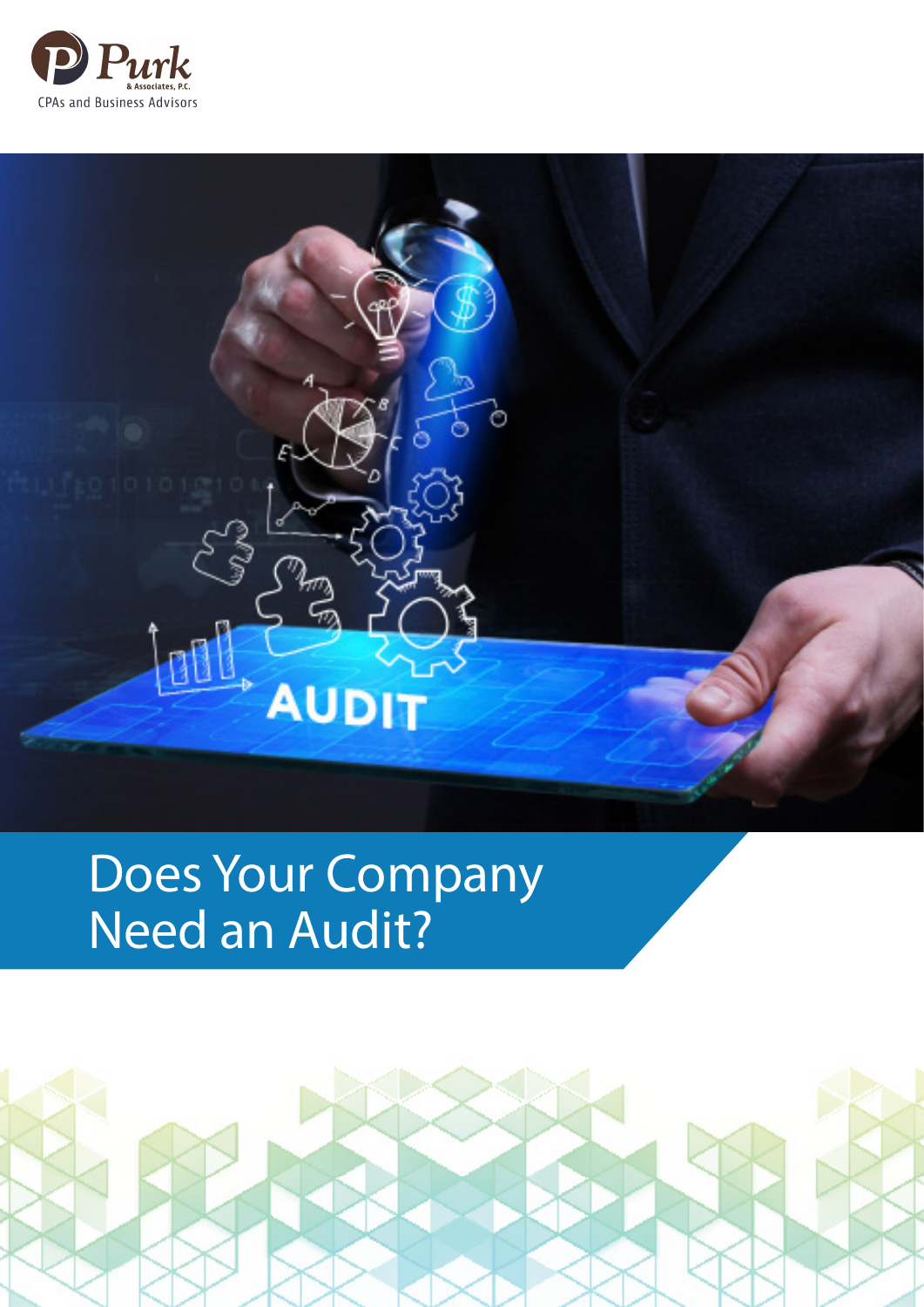

For many people, the term "audit" has a negative connotation. But for business owners, an audit can actually have a positive impact. In many situations, an audit is somewhat of a necessity, or even a requirement. However, audits are time-consuming, and they can be expensive. If your company

doesn't need an audit, there are alternatives that may be less costly. Here, we'll outline the differences between audits, reviews, and compilations. We will also explain the benefits of an audit, as well as the situations that may warrant an audit.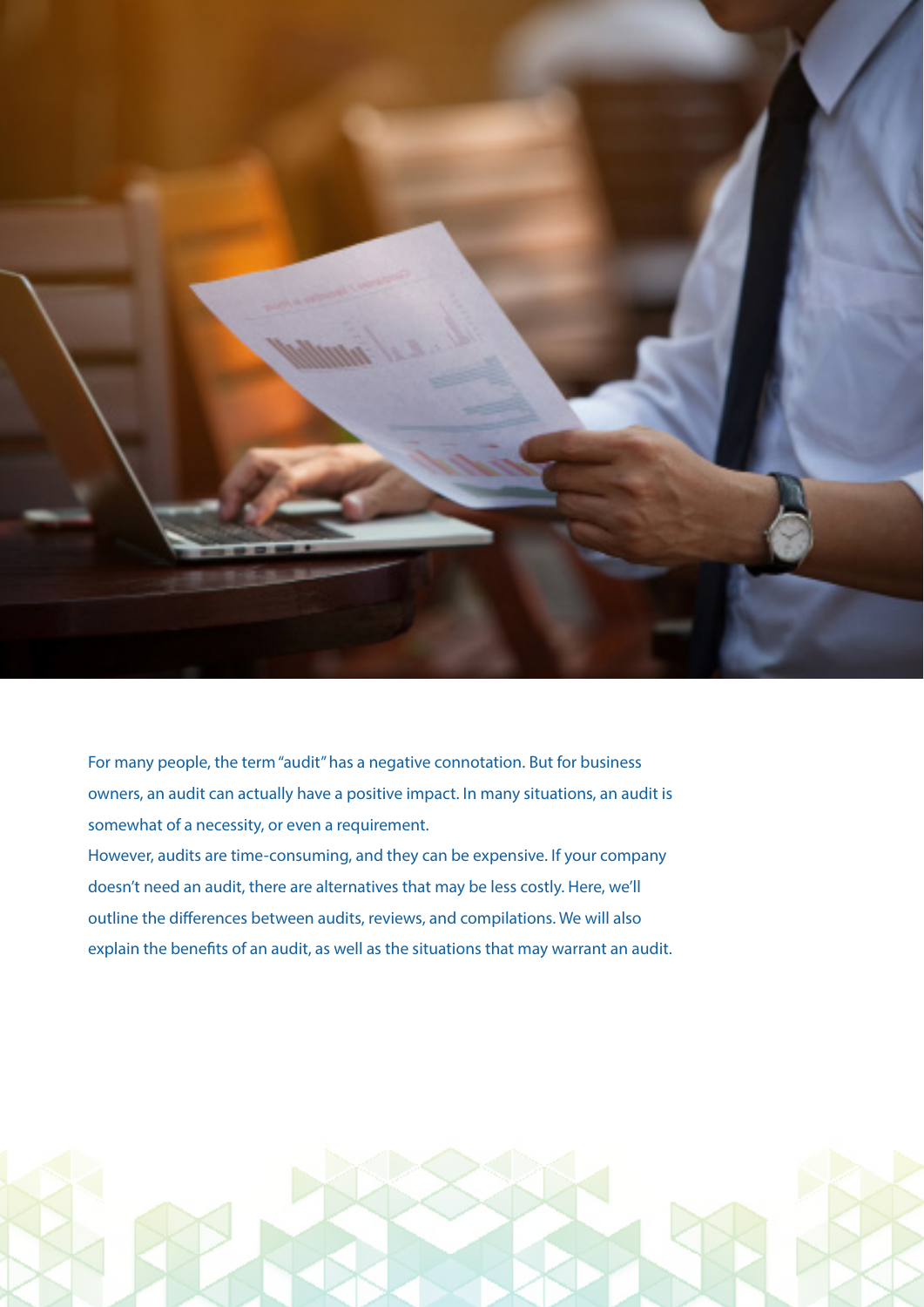

# The Benefits of an Audit

An audit offers many benefits for business owners and CEOs. Some of these benefits are outlined below.



#### **1. Evaluate Performance and Accountability**

Each member of your organization has specific duties, and many of those duties involve the company's finances. An audit can help you evaluate the performance of each employee, ensuring they are following the processes you've put in place. In simple terms, an audit holds each employee responsible for their own impact on the company's financial records.



#### **2. Provide assurance of reliability**

No financial statement service offers 100 percent assurance, but an audit offers the highest level of assurance. For executives, investors, or shareholders who want peace of mind in regards to the accuracy and reliability of the financial statements, an audit is the best form of assurance.



#### **3. Find weak points**

Through an audit, many owners find that their company's accounting processes have one or more weak points. These may increase your risk of fraud or misstatement within your financial records. Obviously, it's best to identify and address these situations, and an audit helps accomplish this task.

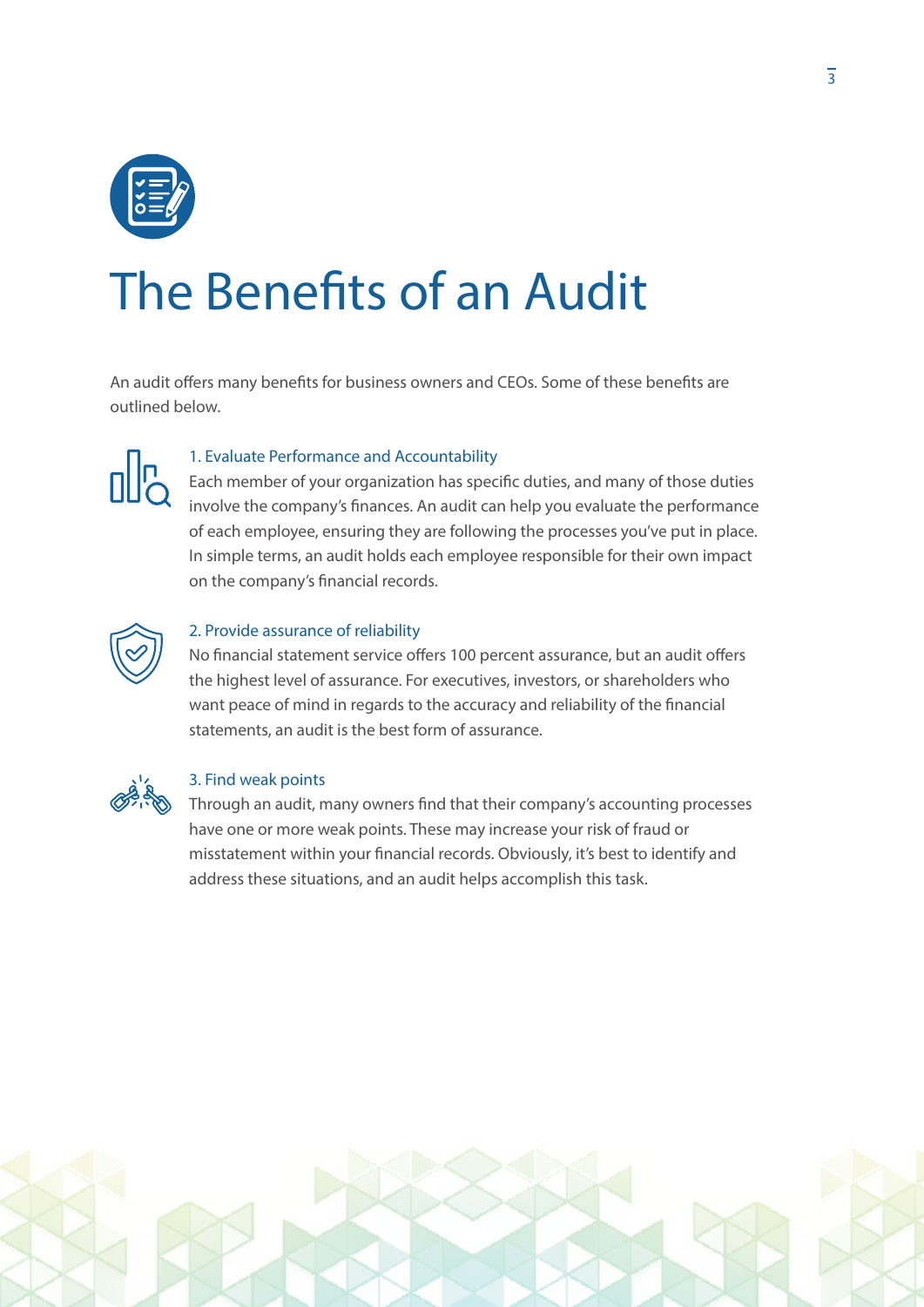

 $\overline{4}$ 

### Audits, Reviews, and Compilations: What's the Difference?

There are three primary methods of financial statement review. These are audits, reviews, and compilations. There are many differences among the three, which are outlined below.

#### Audits

An audit is the highest form of financial statement review. The term is defined as "a formal examination of an organization's or individual's accounts or financial situation." Because audits are incredibly detailed, they offer the most assurance of the accuracy of a company's financial records (though no financial review offers 100% assurance). During an audit, the CPA typically looks over all of the financial statements, evaluates the company's internal controls, then obtains evidence to ensure that the records are accurate. This evidence may include physical inspections, confirmation with a third party, inquiry, examination of source documentation, or other verifiable methods.

When the audit is complete, the CPA provides a written report with his or her opinion of whether the financial statements meet Generally Accepted Accounting Principles (or whichever financial reporting framework the company uses) and whether the statements are presented fairly and accurately. They will also assess your fraud risk and state any material weaknesses they found throughout the process.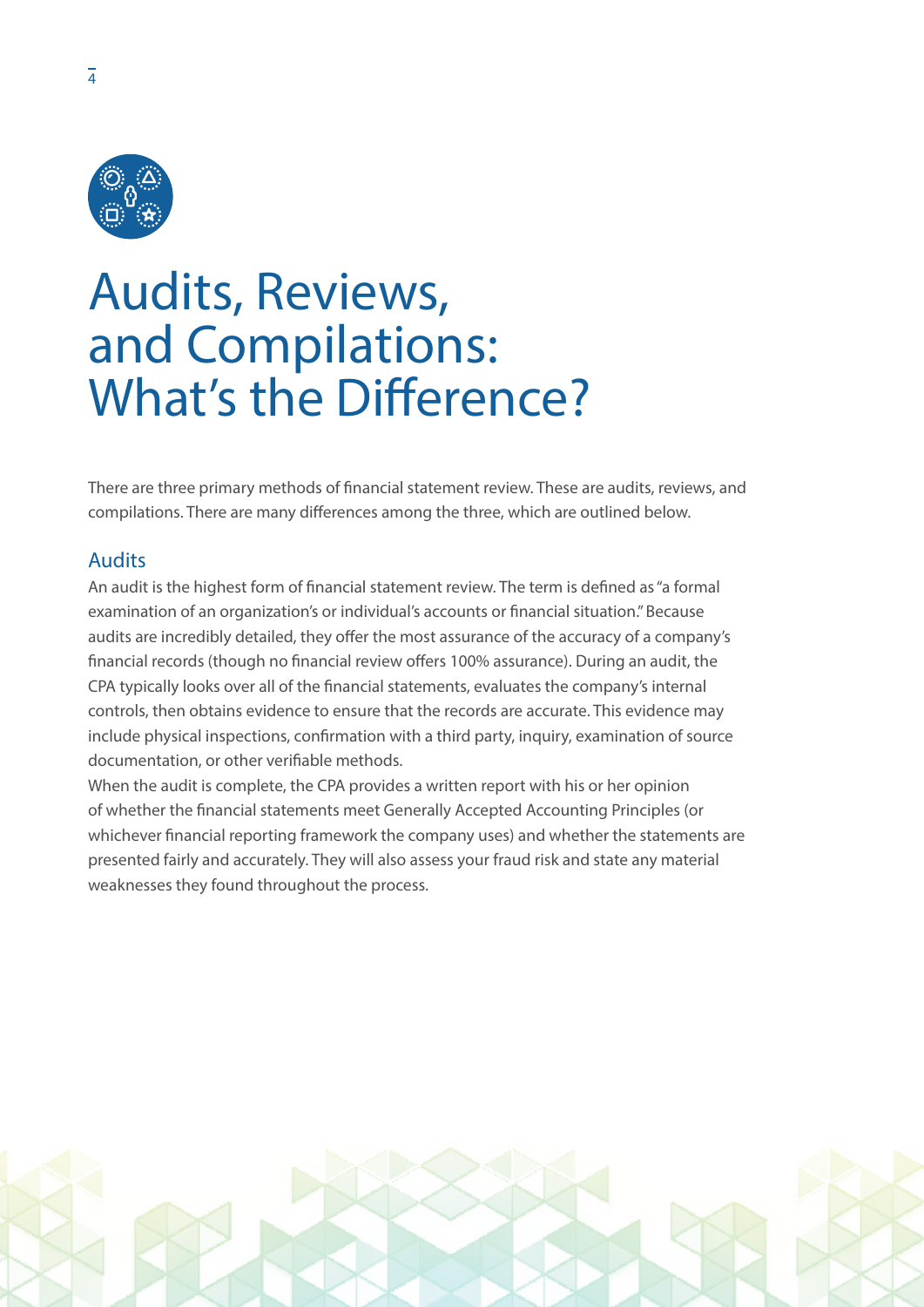The CPA must be considered independent of the company, meaning that he or she has no financial interest in the business.

Though an audit is considered the most informative and detailed financial examination process, you should note that it only measures the accuracy of the financial statements and the risk-level of the company's internal controls. Audits are not meant to evaluate the financial decisions a company makes with regards to its cash flow. The auditor's report also cannot guarantee that a company will succeed financially in the future. However, if there is substantial doubt that the company will continue as a going concern, that will be notated in the auditor's report.

#### Reviews

A review of the financial statements is similar to an audit but with many substantial differences. The CPA will make efforts to understand your industry and the accounting principles that are used for that industry. He or she will also need to understand your company and the practices you use.

However, the CPA will not make efforts to understand your internal controls or make any assessments on your risk for fraud. He or she will evaluate and test your accounting records, but the methods used are generally stringent than those used during an audit. Therefore, reviews offer some assurance of the accuracy of the financial statements, but it's not as high as the assurance provided by an audit.

The CPA who conducts your review must be independent of your company. At the end of the review, he or she will issue a report which states whether any modifications should be made to your financial records to meet GAAP (or whichever reporting framework you use).

#### **Compilations**

Unlike an audit or review, a compilation offers no level of assurance. However, it can often be a helpful process. For a compilation, the CPA simply ensures that the financial statements are formatted properly. The CPA then issues a report, which is usually included with the financial statements if they are presented to a lender or other third party. The report states whether the CPA was independent of the company and explains that the included financial statements are in compliance with the applicable financial reporting framework.

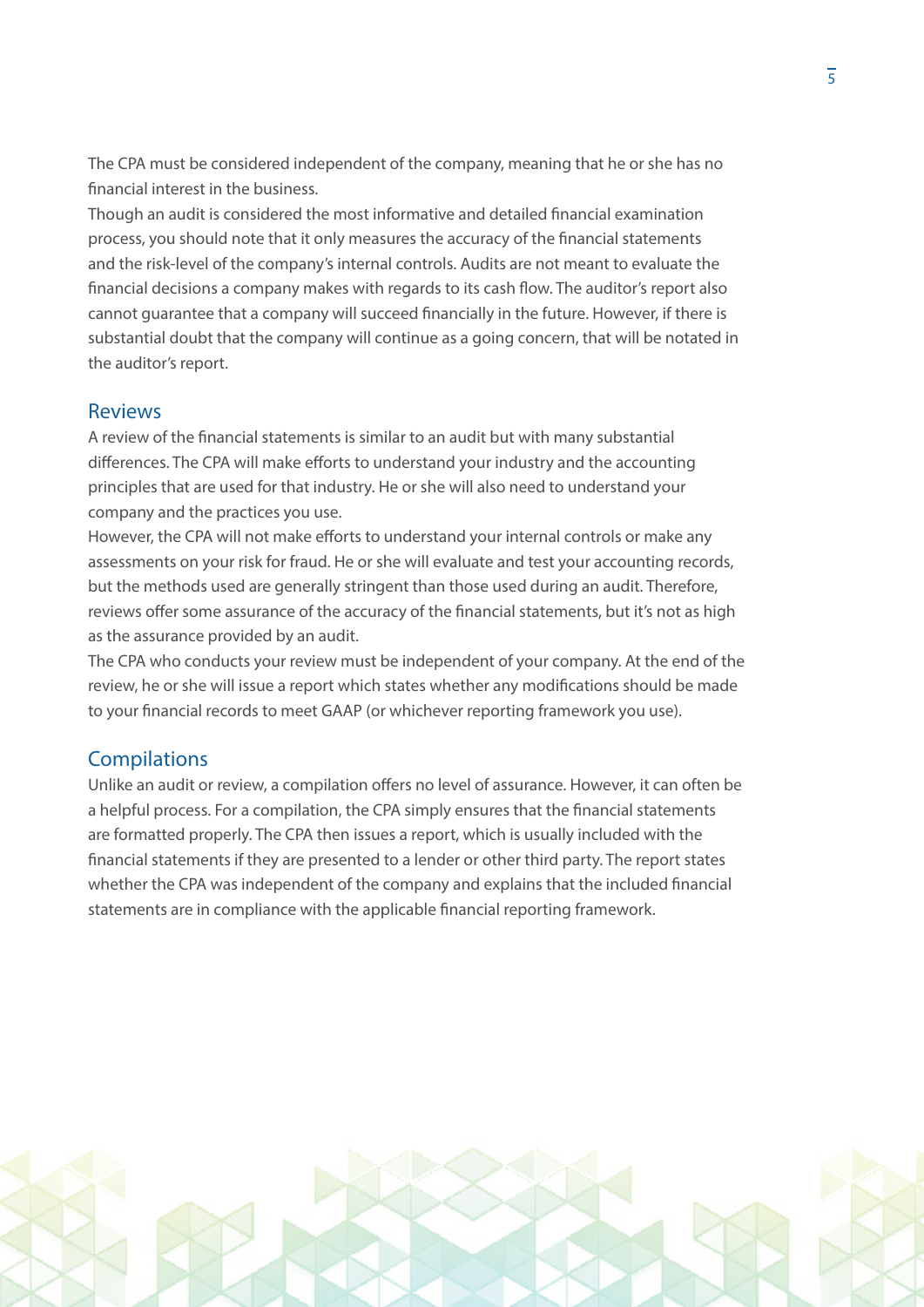

### Which financial statement service should you use?

So, which should you choose: an audit, a review, or a compilation? Like many things in the accounting world, it depends on the circumstances. An audit is best in many situations, such as:



**1. If your lender requires one.** Oftentimes, a bank or other lender will require an audit, particularly if the requested loan is substantial or the collateral is limited.



**2. If your investors require one.** Many investors today require regular financial audits. It may even be listed in your agreement.



**3. If your buyer requires one**. If you are selling your company, buyers may request an audit. Sometimes, the buyer doesn't formally request an audit, but may offer a higher price if you have one. An audit may also help you sell your company more quickly.



**4. If it's part of your standard business practices**. Even without requests from third parties, many business owners require audits for their own accounting practices. They appreciate the level of assurance and reliability that an audit provides, and they base many of their business decisions on their financial statements. This may also be helpful in the future. Most lenders, investors, and buyers appreciate a strong track record of audited financial statements. It shows that you value accuracy in your financial reporting.

If none of these situations currently fit your business, you may opt for a compilation or review instead. Moreover, if a third party is requesting an audit that you would like to avoid, you can ask if they have specific concerns. Oftentimes, these concerns can be alleviated with a compilation or review. Many CPAs also offer audits of specific aspects of your accounting, such as an accounts receivable audit or inventory audit, for example.

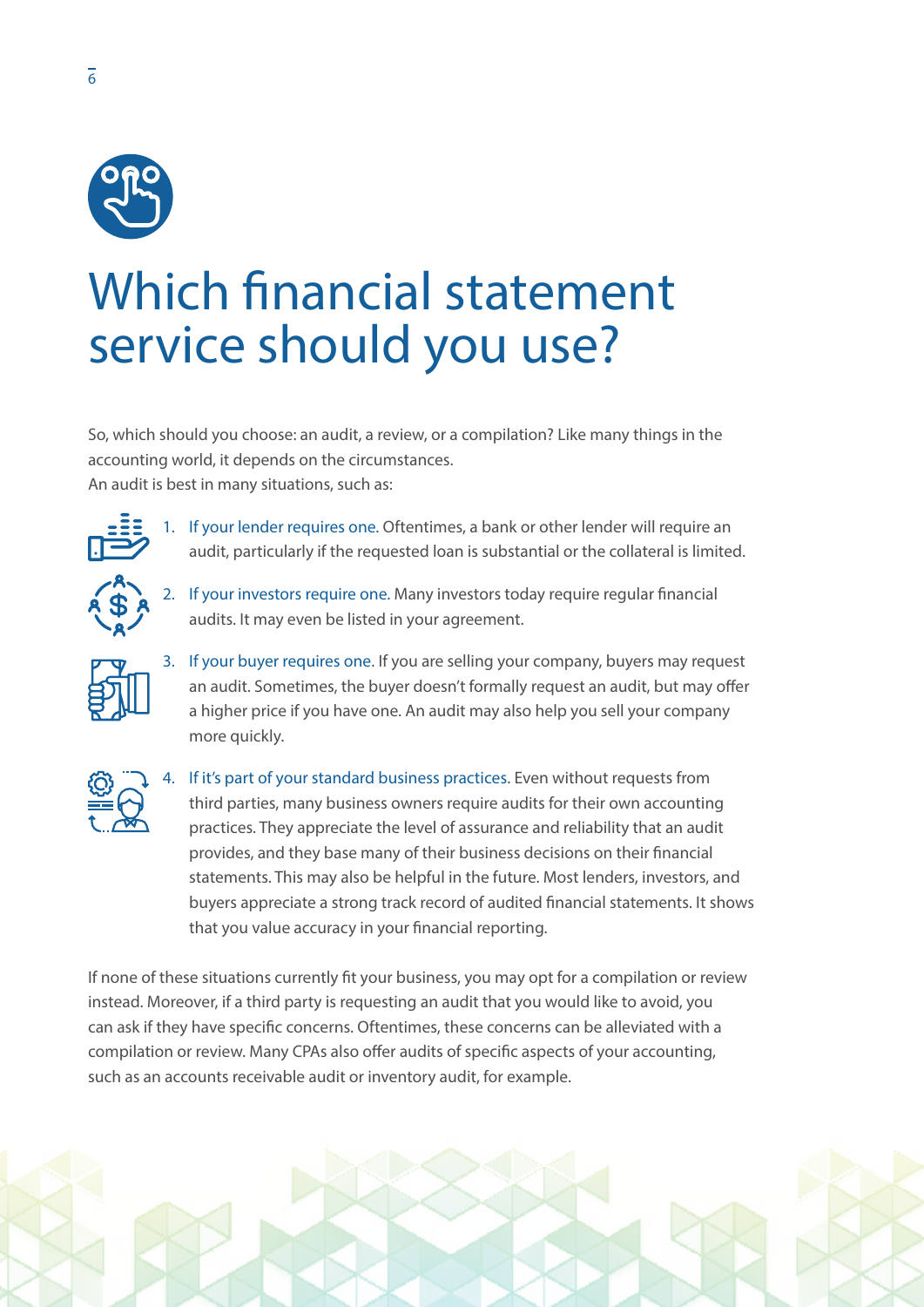# Conclusion

At some point, your business will likely require an audit, review, or compilation – or, most likely, all three. If you need more information or guidance deciding which financial statement service is best for your situation, contact our office. One of our CPAs will be happy to assist.